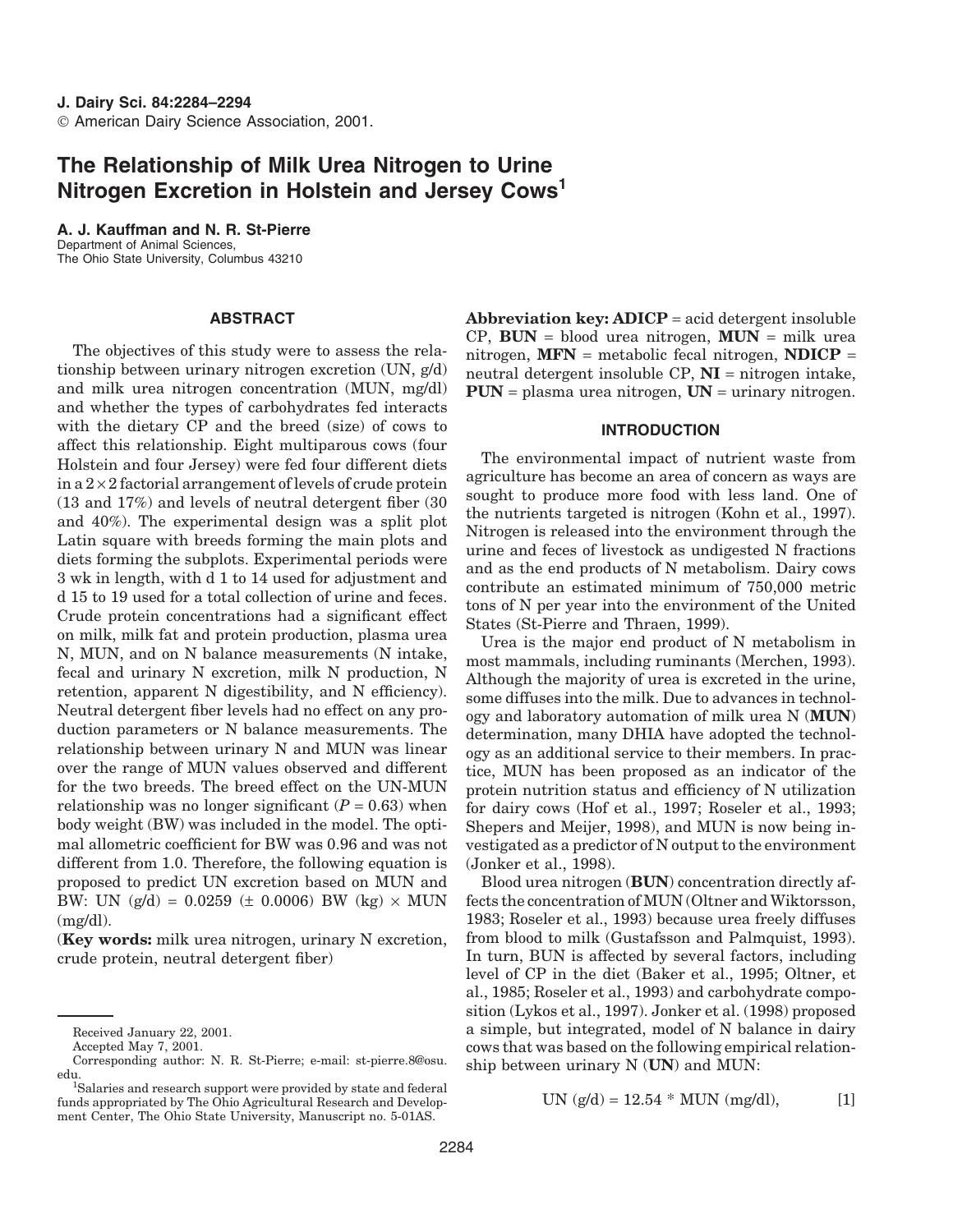therefore linking MUN with the partitioning of N intake (**NI**). If the assumption is that the kidney is a constant urea filter (i.e., that the fractional rate of urea clearance from the blood by the kidney is constant) and that blood urea diffuses rapidly into milk, then the relationship should be linear. However, we hypothesized that these assumptions would not hold over a wide range of BUN. Not all urea filtered by the kidney is excreted into urine and a varying proportion dependent on urine concentration is reabsorbed as the tubular fluid passes through the proximal convoluted tubules (Schmidt-Nielsen and Osaki, 1958). Additionally, we hypothesized that breed would affect the UN-MUN relationship; however, breeds of cattle could differ in this relationship because of a scale factor (body size). Therefore, the objectives of this study were to determine: 1) whether the empirical UN-MUN relationship is linear over a wide range of MUN, 2) whether the type of carbohydrate fed interacts with dietary CP levels to affect MUN and its relationship with UN, and 3) whether the breed of cattle has an effect on the UN-MUN relationship, and if present, whether it is a consequence of body size differences.

#### **MATERIALS AND METHODS**

## **Experimental Design and Treatments**

Four Holstein and four Jersey cows were used. Animals were selected to ensure that the assumption of zero N balance (no net accumulation or net loss of N) was reasonably met. For this reason, experimental cows were all multiparous and past peak lactation, averaging 156 DIM (range = 96 to 209). The experimental design was a split-plot Latin square with breed forming the main plots (squares) and dietary treatments forming the subplots. Diets were arranged in a  $2 \times 2$  factorial with CP levels (13 and 17%) and NDF (30 and 40%) as the main factors. The experimental periods were 3 wk in length, with d 1 to 14 used for adjustment and d 15 to 19 used for a 5-d total collection of urine and feces. Day 20 was used for blood collection, and no data collection took place on d 21. Hereafter, d 1 to 14 will be referred to as the adaptation period, and d 15 to 20, the collection period.

### **Diets and Cow Management**

Diets were fed in TMR with a forage-to-concentrate ratio maintained at 50:50 across all diets (Table 1). Crude protein and NDF levels in the diets were adjusted by changing the relative proportions of corn, soybean meal, and soybean hulls. Diets were fed twice per day ad libitum (5 to 10% refusal). Diets were adjusted weekly based on DM analysis from the prior week. For the collection period, cows were tied in metabolism stalls inlaid with rubber mats, and no additional bedding was used in these stalls.

During the adaptation periods, the cows were milked in the parlor with the rest of the research herd at approximately 0600 and 1600 h. During the collection periods, the cows were milked in the metabolic tie stalls with portable inline milking units, equipped with DHIA sampling devices to measure milk volume and collect samples. Cows were milked at approximately 0630 and 1700 h during the collection periods.

### **Sample Collection**

Feed intake and orts were measured and sampled daily for each cow during the collection period. These samples were kept refrigerated until the end of the collection period, at which time they were composited by cow and the resulting samples were frozen and stored at −20°C for later analysis.

Milk weights were recorded daily, and three samples were taken for each cow at each milking during the collection period. One samples was preserved with 2 bromo-2-nitropropane-1,3-diol, and the other two were kept without preservative. The unpreserved samples were frozen immediately and stored at −20°C for later analysis. The preserved samples were kept refrigerated until delivered to DHI Cooperative, Inc. (Powell, OH) for analyses.

Fecal weights were recorded and sampled daily. Daily samples were kept refrigerated for the duration of the collection period. At the end of each collection period, the samples were composited by cow and kept frozen at −20°C until analyzed.

Urine was collected with an external harness. Two rubber mesh patches were glued lateral to the tailhead on the cow's back, and a third patch was glued distal to the vulva opening to anchor the urine collection tube. A rubber tube, 7 cm in diameter, was tied to the patches to cover the vulva opening. The other end of the tube was attached to a 20-L carboy for total urine collection. Sufficient amounts of HCl (9 *N*) were used in each carboy to keep the  $pH \leq 5$ . Urine weight was recorded daily, and a 500-ml sample was taken and kept refrigerated. Aliquots were composited by volume, frozen, and stored at −20°C until analyzed.

Blood samples were collected on d 20 of each period, following the total fecal and urine collection. Blood samples were collected from each cow at 0, 2, 4, and 8 h postprandial. Samples were taken from the tail vein during the first period and from the jugular vein for the remaining three periods. The blood was collected in sodium heparin collection tubes and kept on ice until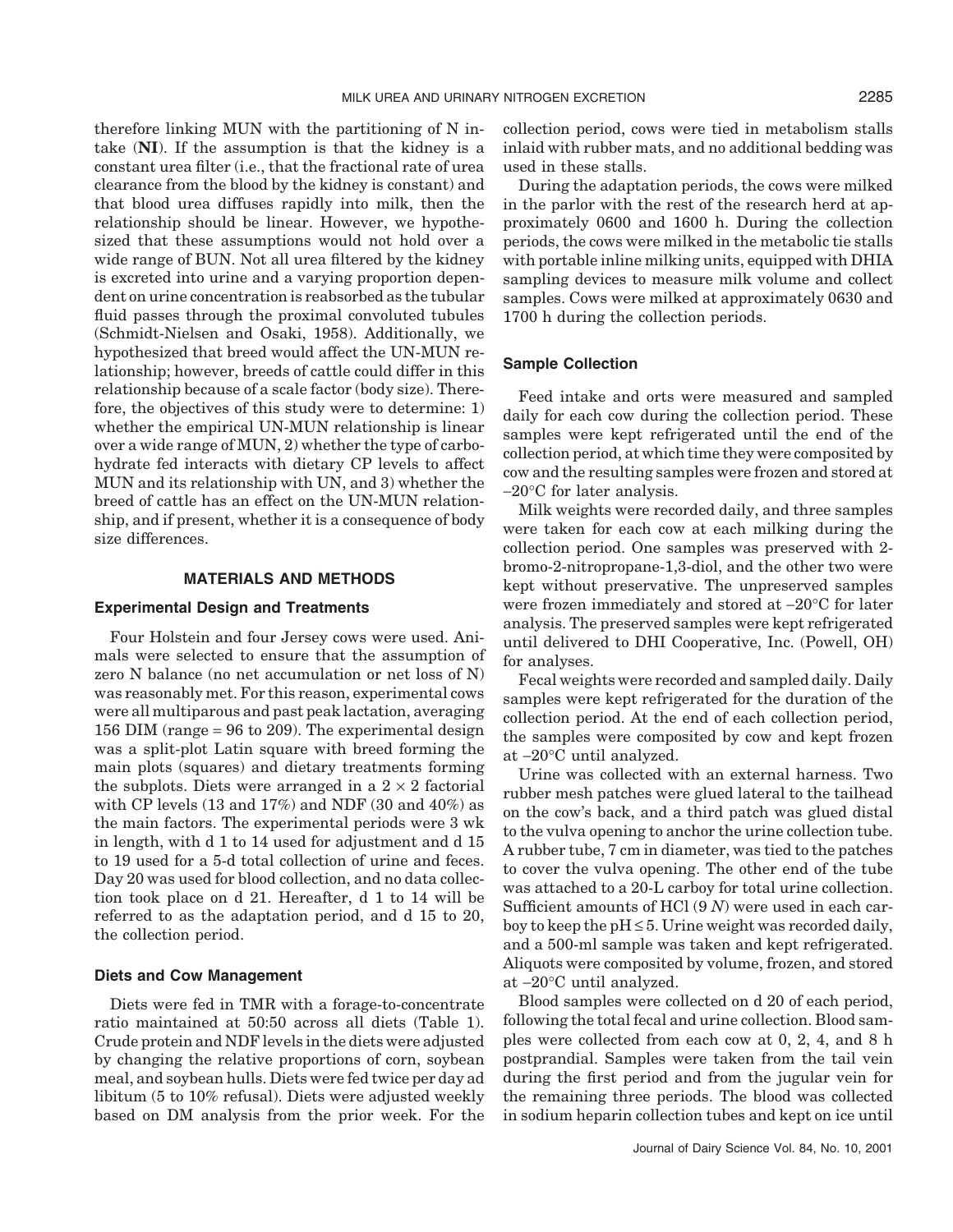#### 2286 KAUFFMAN and ST-PIERRE

|                                      |         |                 | Treatments |         |
|--------------------------------------|---------|-----------------|------------|---------|
|                                      |         | 13% CP          |            | 17% CP  |
| Item                                 | 30% NDF | 40% NDF         | 30% NDF    | 40% NDF |
|                                      |         | $-$ (% of DM) - |            |         |
| Dietary components                   |         |                 |            |         |
| Alfalfa hay, chopped                 | 17      | 17              | 17         | 17      |
| Corn silage                          | 33      | 33              | 33         | 33      |
| Ground shelled corn                  | 35      | 19.3            | 25.9       | 10.0    |
| Soybean hulls                        | 4.9     | 21.5            | 4.9        | 21.8    |
| Soybean meal (48% CP)                | 2.1     | $1.2\,$         | 11.2       | 10.3    |
| Distillers dried grains              | 3.8     | 3.8             | 3.8        | 3.8     |
| Urea, prilled                        | 0.28    | 0.28            | 0.28       | 0.28    |
| Pellet binder                        | 1.0     | 1.0             | 1.0        | 1.0     |
| Molasses, dried                      | 1.0     | 1.0             | 1.0        | 1.0     |
| Limestone                            | 0.58    | 0.58            | 0.58       | 0.58    |
| Dicalcium phosphate                  | 0.58    | 0.58            | 0.58       | 0.58    |
| Salt, trace mineralized <sup>1</sup> | 0.42    | 0.42            | 0.42       | 0.42    |
| Potassium-magnesium sulfate          | 0.11    | 0.11            | 0.11       | 0.11    |
| Magnesium oxide                      | 0.08    | 0.08            | 0.08       | 0.08    |
| Mineral and vitamin $mix^2$          | 0.15    | 0.15            | 0.15       | 0.15    |
| Nutrient composition                 |         |                 |            |         |
| CP                                   | 13.2    | 13.9            | 16.9       | 16.5    |
| RDP <sup>3</sup>                     | 8.5     | 9.2             | 11.1       | 11.1    |
| RUP <sup>3</sup>                     | 4.7     | 4.7             | 5.8        | 5.4     |
| <b>NDF</b>                           | 33.6    | 40.9            | 32.4       | 41.6    |
| <b>ADF</b>                           | 20.8    | 27.2            | 20.4       | 28.4    |
| NFC <sup>4</sup>                     | 46.4    | 38.8            | 43.7       | 35.2    |
| NDICP <sup>5</sup>                   | 2.62    | 3.24            | 2.71       | 3.27    |
| ADICP <sup>6</sup>                   | 1.19    | 1.58            | 1.21       | 1.56    |
| Lignin                               | 2.93    | 3.40            | 2.93       | 3.64    |
| Ether extracts                       | 3.41    | 3.23            | 3.26       | 3.09    |
| Ash                                  | 6.01    | 6.46            | 6.40       | 7.09    |
| $NE_{L}$ (Mcal/kg) <sup>3</sup>      | 1.66    | 1.63            | 1.66       | 1.63    |

**Table 1**. Ingredients and nutrient composition of experimental diets.

<sup>1</sup>Contained 0.01% Co, 0.025% Cu, 0.14% I, 0.1% Fe, 0.2% Mn, and 0.26% Zn.

<sup>2</sup>Contained 0.7% Cu, 0.017% Se, 1.4% Zn, 3430 IU of vitamin A/g, 860 IU of vitamin D/g, and 14 IU of vitamin E/g.

3 Calculated according to NRC (1989) for diet components.

 $4$ Nonfiber carbohydrates = 100 – (CP + ash + ether extract + NDF – NDICP).

 ${}^{5}$ NDICP = Neutral detergent insoluble CP.

6 ADICP = Acid detergent insoluble CP.

centrifuged. The plasma was removed and frozen at −20°C until analyzed.

### **Sample Analysis**

The composite feed and orts samples were dried at 55°C, and ground through a Wiley mill (2-mm screen; Arthur H. Thomas, Philadelphia, PA). The ground samples were then analyzed for N by the Kjeldahl method (AOAC, 1990). Fiber analyses included NDF, ADF, lignin, neutral detergent insoluble CP (**NDICP**), and acid detergent insoluble CP (**ADICP**; Robertson and Van Soest, 1981; Van Soest et al., 1991). The preserved milk samples were analyzed for CP, fat, SCC, and MUN. The MUN was determined by a diacetyl monoxime assay on a Skalar SAN Plus segmented flow analyzer (Skalar, Inc., Norcross, GA). The accuracy of the method has

been investigated previously (De Jong et al., 1992). In a preliminary trial, we verified its accuracy using 53 milk samples with a range of 4 to 35 mg/dl of MUN compared with a standard diacetyl monoxime colorimetric assay (Sigma Kit #535; Sigma Diagnostics, 1990). Results showed that the SKALAR results were repeatable ( $r = 0.99$ ) and accurate ( $\sigma_e^2 = 0.5$ ) for MUN of less than 25 mg/dl.

Plasma samples were assayed in duplicate for plasma urea N (*PUN*) using Sigma Kit #535 (Sigma Diagnostics, St. Louis, MO).

Both fecal and urine samples were analyzed for N using the Kjeldahl method (AOAC, 1990). Fecal samples were analyzed for N on a wet basis to avoid possible losses of NH<sub>3</sub>. A sample was also dried at  $55^{\circ}$ C and analyzed for NDF (Van Soest et al., 1991).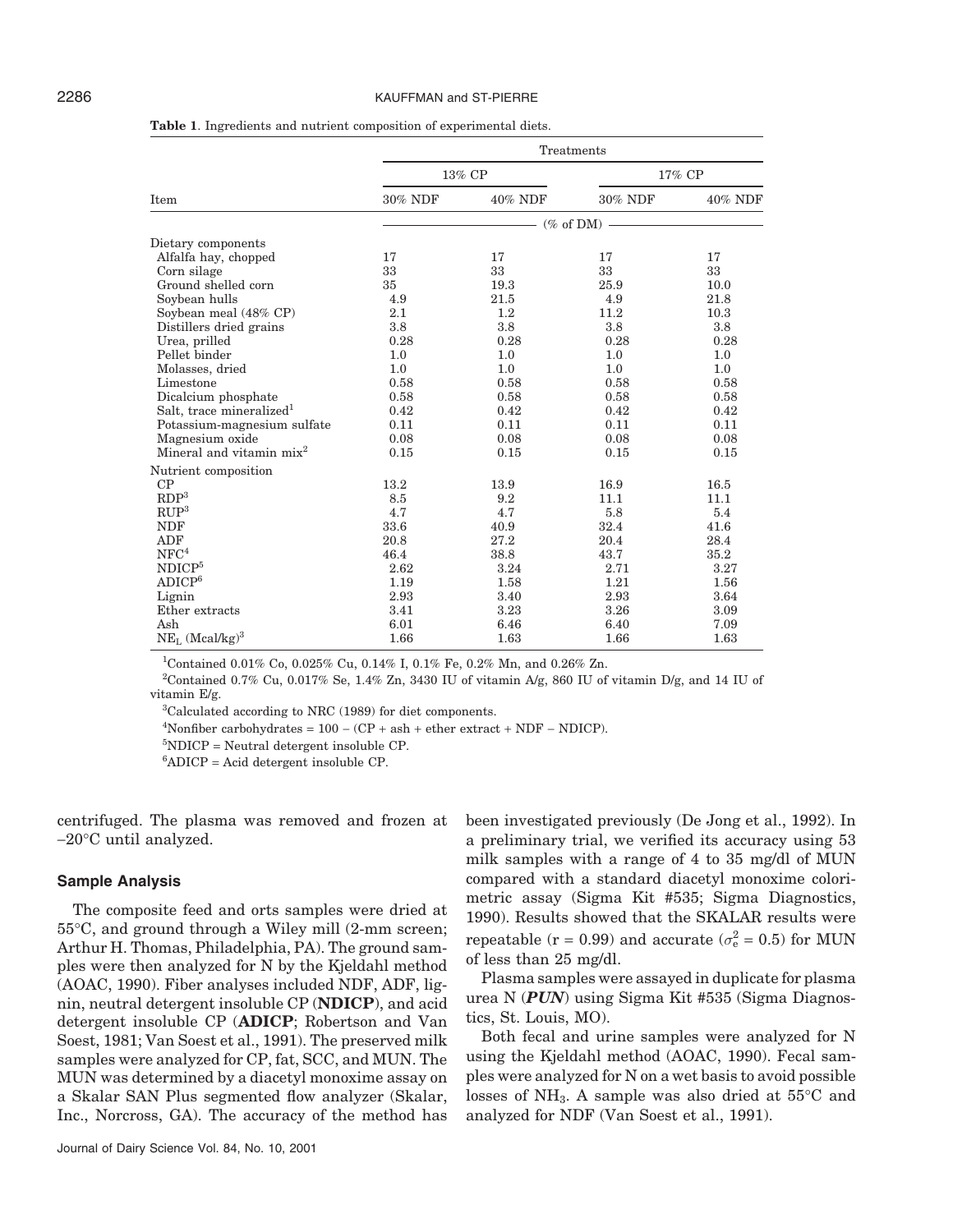#### **Statistical Analysis**

Production and total collection data were analyzed using Proc Mixed of SAS (1999) according to the following model:

$$
Y_{ijklm} = \mu + B_i + c_{j:i} + P_k + N_l + F_m + NF_{lm}
$$
  
+ BN<sub>il</sub> + BF<sub>im</sub> + BNF<sub>ilm</sub> + E<sub>ijklm</sub>,

where,

 $\mu$  = overall mean;

- $B_i$  = fixed effect of the i<sup>th</sup> breed, i = 1, 2;
- $c_{i:i}$  = random effect of the j<sup>th</sup> cow within the i<sup>th</sup> breed, j = 1, 2, 3, 4, ~ N  $(0, \sigma_c^2)$ ;
- $P_k$  = fixed effect of the k<sup>th</sup> period,  $k = 1, 2, 3, 4$ ;
- $N_l$  = fixed effect of the l<sup>th</sup> nitrogen level (CP), l  $= 1, 2;$  $F_m$  = fixed effect of the m<sup>th</sup> NDF level, m = 1, 2;
- 
- $NF_{lm}$  = interaction term of the l<sup>th</sup> nitrogen level with the m<sup>th</sup> NDF level;
- $BN_{il}$  = interaction term of the i<sup>th</sup> breed with the l th nitrogen level;
- $BF_{im}$  = interaction term of the i<sup>th</sup> breed with the m<sup>th</sup> NDF level;
- $BNF_{ilm}$  = interaction term of the i<sup>th</sup> breed, l<sup>th</sup> nitrogen level, and m<sup>th</sup> NDF level; and  $E_{ijklm}$  = error term ~ N(0,  $\sigma_e^2$ ).

Blood urea N measurements were analyzed using Proc Mixed of SAS (1999) according to the following model:

$$
Y_{ijklmn} = \mu + B_i + c_{j:i} + P_k + N_l + F_m + NF_{lm} + BN_{il} + BF_{im} + BNF_{ilm} + T_n + Bt_{in} + NT_{lm}
$$
[3]  
+ FT<sub>mn</sub> + BNFT<sub>ilmn</sub> + E<sub>ijklmn</sub>,

where symbols are defined in [2] with the following additions:

- $T_n$  = fixed effect of the n<sup>th</sup> time of sampling, n  $= 1, 2, 3, 4;$
- $BT_{in}$  = interaction term of the i<sup>th</sup> breed with the n<sup>th</sup> time of sampling;
- $NT<sub>ln</sub>$  = interaction term of the l<sup>th</sup> nitrogen level with the n<sup>th</sup> time of sampling;
- $FT_{mn}$  = interaction term of the m<sup>th</sup> NDF level with the n<sup>th</sup> time of sampling; and
- $BNFT_{\text{ilmn}} =$  interaction term of the i<sup>th</sup> breed, l<sup>th</sup> nitrogen level, m<sup>th</sup> NDF level, and n<sup>th</sup> time of sampling.

Errors within cows and period (repeated measures due

to the four times of sampling) were modeled using a first-order autoregressive covariance structure.

A series of sequential mixed models were fitted with Proc Mixed of SAS (1999) to determine the effect of breed on the relationship between UN excretion and MUN. The first model was:

$$
UN_{ijkl} = B_i + c_{j:i} + P_k + K_i M_{ijk} + E_{ijkl},
$$
 [4]

where symbols are as defined in [2] with the following additions:

- $UN_{ijkl} =$  urinary N excretion (g/d);
	- $K_i$  = regression coefficient of milk urea N for breed i;
	- $M_{ijk}$  = milk urea N for the j<sup>th</sup> cow, within the i<sup>th</sup> breed, during the  $k<sup>th</sup>$  period; and

 $E_{ijkl}$  = error term ~ N(0,  $\sigma_e^2$ ).

The absence of a  $\mu$  term in the model indicates that individual intercepts were fitted for each cow within breed and period. This model focuses on the effect of breed on the slope of the regression and the type III Fstatistic corresponding to  $K_i$  tests the hypothesis that all slopes are equal to zero (Littell, et al., 1996). A significant effect of  $K_i$  indicated that the slope of the linear regression of UN on MUN was different from zero for at least one breed. Therefore, a second model was fitted as follows:

$$
UN_{ijkl} = \mu + B_i + c_{j:i} + P_k + \beta_0 M_{ijk} + \beta_i M_{ijk}
$$
 [5]  
+ E<sub>ijkl</sub>,

where symbols are as previously defined with the following changes:

- $\beta_0$  = overall regression coefficient of UN on MUN and
- $\beta_i$  = deviation of regression coefficient of UN on MUN of breed<sub>i</sub> from the overall regression coefficient.

A significant  $\beta_i$  effect indicated that the regression coefficient (slope) of UN on MUN was different for the two breeds. The following model was fitted to determine whether the two breeds shared a common intercept:

$$
UN_{ijkl} = \mu + B_i + c_{j:i} + P_k + \beta_i M_{ijk} + E_{ijkl}.
$$
 [6]

The effect of  $B_i$  was nonsignificant ( $P = 0.59$ ), indicating that the linear regressions of UN on MUN have a common intercept for both breeds. An  $F$ -test on  $\mu$  indicated that the common intercept was not different from zero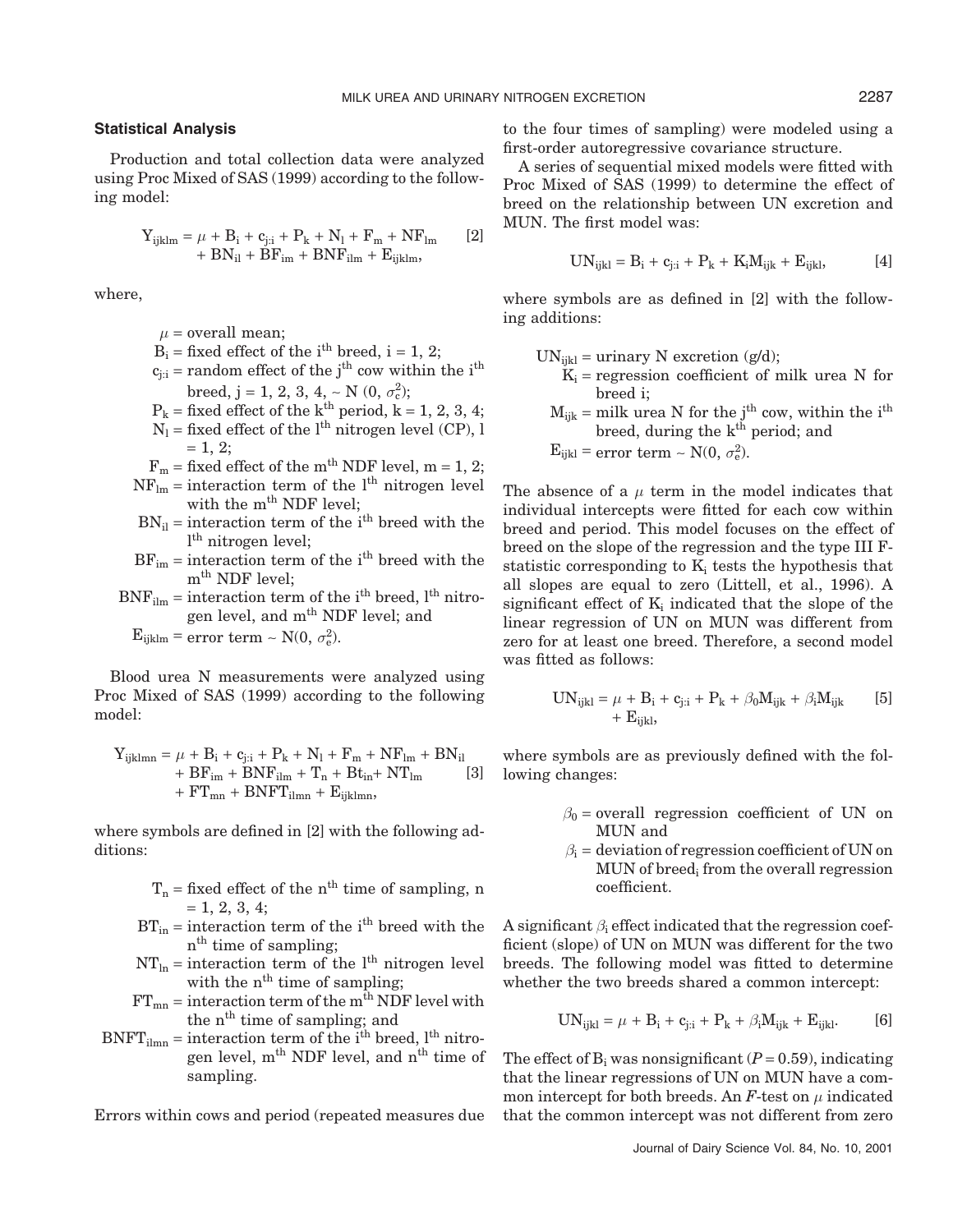$(P=0.72)$ . Therefore, a fourth model was fitted to obtain separate estimates of slopes for each breed:

$$
UN_{ijkl} = c_{j:i} + P_k + \beta_i M_{ijk} + E_{ijkl}. \qquad [7]
$$

To test whether the effect of breed on the regression coefficient of UN on MUN was due to BW difference between breeds, we fitted the following model:

$$
UN_{ijkl} = c_{j:i} + P_k + \beta_i M_{ijk} + \beta_0 W_{ijk} M_{ijk} + E_{ijkl}, \quad [8]
$$

where,

 $W_{ijk}$  = BW of the j<sup>th</sup> cow within the i<sup>th</sup> breed, during the k<sup>th</sup> period.

The  $\beta_i$  effect was not significant ( $P = 0.65$ ), indicating that the effect of the two breeds on the UN-MUN relationship appeared to be solely due to their BW difference. Therefore, the following reduced model was fitted:

$$
UN_{ijkl} = c_{j:i} + P_k + \beta_0 W_{ijk} M_{ijk} + E_{ijkl}. \tag{9}
$$

To test whether the BW effect in the above model would be better expressed as an allometric expression of BW, we fitted a series of nonlinear mixed models of the following form:

$$
UN_{ijkl} = c_{j:i} + P_k + \beta_0 (W_{ijk})^b M_{ijk} + E_{ijkl}.
$$
 [10]

Using the residual log likelihood as the objective function, a line search was done on the parameter b within the bracket  $0.5 < b < 1.2$ .

# **RESULTS AND DISCUSSION**

# **Plasma and MUN and Milk Production**

The results for milk production measurements, MUN, and PUN are reported in Table 2. None of the interactions between main effects was significant; hence, only the tests on the main effects are reported. The NDF concentration of the diets had no effect on milk composition. This indicates that the amount of effective NDF and physically effective NDF (Mertens, 1997) must have been sufficient to maintain a proper rumen environment, even when cows were fed the 30% NDF diets. No difference was found in MUN concentrations between Holstein and Jersey cows. Breed had a significant effect on all milk components with the exception of MUN and PUN. Rodriguez et al. (1997) reported a significant effect of breed on MUN, with milk from Holstein cows 40% higher in MUN than milk from Jersey cows. However, MUN was expressed as grams

|                                                                          |            |                                                                   | Treatments                                                    |                              |                     |          |                                      |                                           |                                                                                                                                                    |                        |                                                                    |
|--------------------------------------------------------------------------|------------|-------------------------------------------------------------------|---------------------------------------------------------------|------------------------------|---------------------|----------|--------------------------------------|-------------------------------------------|----------------------------------------------------------------------------------------------------------------------------------------------------|------------------------|--------------------------------------------------------------------|
|                                                                          |            | 13% CP                                                            | 17% CP                                                        |                              |                     |          | <b>Breed</b>                         |                                           |                                                                                                                                                    | $P$ value <sup>1</sup> |                                                                    |
|                                                                          | $30\%$ NDF | 40% NDF                                                           | 30% NDF                                                       | $40\%$ NDF                   | SEM <sup>3</sup>    | Holstein | Jersey                               | SEM <sup>4</sup>                          | å                                                                                                                                                  | NDF                    | Breed                                                              |
| lilk, kg/d                                                               | 27.8       | 26.5                                                              |                                                               |                              |                     |          |                                      |                                           |                                                                                                                                                    |                        |                                                                    |
| tilk protein,                                                            | 3.55       |                                                                   |                                                               |                              |                     |          |                                      |                                           |                                                                                                                                                    |                        |                                                                    |
| filk fat, %                                                              | 1.16       |                                                                   |                                                               |                              |                     |          |                                      |                                           |                                                                                                                                                    |                        |                                                                    |
| filk protein, kg/d                                                       | 0.96       |                                                                   |                                                               |                              |                     |          |                                      |                                           |                                                                                                                                                    |                        |                                                                    |
| ilk fat, kg/d                                                            | $\Xi$      |                                                                   |                                                               |                              |                     |          |                                      |                                           |                                                                                                                                                    |                        |                                                                    |
|                                                                          | 6.09       | $\begin{array}{c} 57 \\ 0.13 \\ 0.03 \\ 0.03 \\ 0.03 \end{array}$ | 85<br>8533145589<br>84111215                                  | 857<br>852995886<br>84011956 | 13860338<br>1000000 |          | 2017<br>2017<br>2017<br>2018<br>2012 | ត្តមុនខេត្ត<br>បានខេត្តមាន<br>បានខេត្តមាន |                                                                                                                                                    | <b>8888888</b>         | $0.033$<br>$0.033$<br>$0.0033$<br>$0.0033$<br>$0.0008$<br>$0.0008$ |
| AUN, mg/dl<br>PUN, mg/dl                                                 | 9.55       | 0.04                                                              |                                                               |                              |                     |          |                                      |                                           | $\begin{array}{c} 0.036\ \text{NS} \ \text{NS} \ \text{0.033}\ \text{0.033}\ \text{0.017}\ \text{0.001} \ \text{0.001} \ \text{0.001} \end{array}$ |                        |                                                                    |
| $MS = Nonsignificant (P > 0.10)$                                         |            |                                                                   |                                                               |                              |                     |          |                                      |                                           |                                                                                                                                                    |                        |                                                                    |
| <sup>2</sup> The interaction effect of CP $\times$ sampling time ( $P =$ |            |                                                                   | 0.01) was significant. No other interactions were significant |                              |                     |          |                                      |                                           |                                                                                                                                                    |                        |                                                                    |

**Table 2**. Least squares means for milk production and composition by Holstein and Jersey cows fed diets differing in CP and NDF.

Table 2. Least squares means for milk production and composition by Holstein and Jersey cows fed diets differing in CP and NDF

The standard errors for the 17% CP and 30% NDF diet were slightly higher because one cow on this diet was removed from the experiment in period 4. <sup>3</sup>The standard errors for the 17% CP and 30% NDF diet were slightly higher because one cow on this diet was removed from the experiment in period 4. The reported SEM is for Holstein cows. The SEM for Jersey cows was slightly higher because one cow was removed from the experiment in period 4. 4The reported SEM is for Holstein cows. The SEM for Jersey cows was slightly higher because one cow was removed from the experiment in period 4.  $\frac{\delta_{\text{MUN}}}{\delta_{\text{PUN}}}$  = Milk urea N.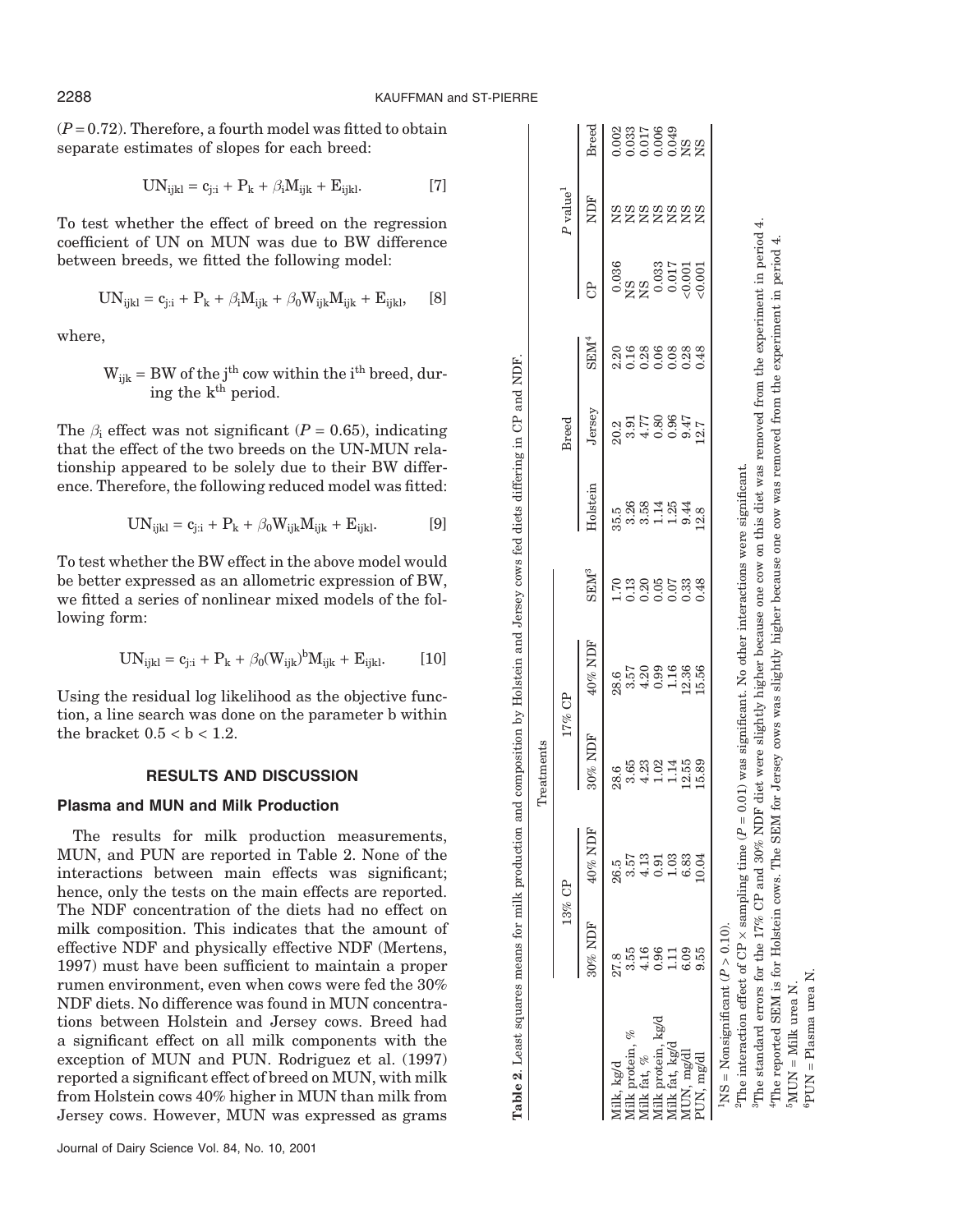

**Figure 1**. Plasma urea N (PUN) versus time postprandial at two levels of dietary CP ( $\circ$  = 13%,  $\blacktriangle$  = 17%). The interaction of CP  $\times$ time was significant  $(P = 0.01)$ .

per 100 g of total milk N. Milk from Jersey cows has a much higher N concentration than milk from Holstein cows. If MUN is the result of a simple diffusion of urea from blood to milk, then the difference observed by Rodriguez et al. (1997) for the two breeds may be entirely due to the basis of expression as opposed to true breed differences. In the experiment of Rodriguez et al. (1997), MUN for Holstein cows was only 10% higher than MUN for Jersey cows when we recalculated MUN as milligrams per deciliter. It is unlikely that this difference was significant, but this cannot be established from the data reported in the original paper.

Concentrations of MUN and PUN were affected by dietary CP concentration in the present study, in agreement with results from other studies (Erbersdobler et al., 1980; Baker et al., 1995; Broderick and Clayton, 1997). The RDP concentration increased from an average of 8.8% of DM in the low CP diets to an average of 11.1% of CP in the high CP diets. The increased RDP would result in a higher production of ruminal  $NH<sub>3</sub>$ without necessarily a corresponding increase in ruminal NH3 utilization.

The pattern of response of PUN over time is shown in Figure 1. The cows fed the 17% CP diets had higher PUN concentrations throughout the sampling period, even before the morning feeding. The time of sampling had no effect on PUN for the 13% CP diets. This is in contrast to the 17% CP diets in which a significant downward trend of PUN as observed. Thus, the PUN difference between the 13 and 17% CP diets decreased linearly  $(P = 0.006)$  throughout the sampling period.

The response in milk production for cows on the 17% CP diets may be explained as either a response to increased CP concentration above requirements or as a consequence of feeding an insufficient amount of CP on the 13% CP diets. The 13% CP-30% NDF diet and the 13% CP-40% NDF diets provided 89 and 99% of NRC (1989) requirements, respectively. The milk production response seen when CP was increased with 40% NDF diets supports the view that cows respond in milk production to the supply of dietary CP provided above requirements (St-Pierre and Thraen, 1999; Vérité and Peyraud, 1988), whereas the response to increased CP concentration with 30% NDF diets could be explained in the traditional nutrient requirement framework (NRC, 1989).

The concentration of MUN was closely associated with the concentration of PUN (Figure 2). This is in agreement with other reports (Baker et al., 1995; Broderick and Clayton, 1997; Roseler et al., 1993). The regression equation in Figure 2 is in agreement with that reported by Roseler et al.  $(1993; MUN = 0.88 \ (t \t 0.05)$ PUN  $-$  1.32 ( $\pm$  0.90)) but is in disagreement with that of Broderick and Clayton (1997; MUN =  $0.62$  BUN + 4.75, SE not given). The sampling of blood on a separate day from milk may have caused the relatively large positive intercept for the regression of Broderick and Clayton (1997). Other studies have also reported a positive intercept (Oltner et al., 1985; Refsdal, 1983), whereas a negative intercept was found in others (Oltner and Wiktorsson, 1983; Roseler et al., 1993), including the current study. The differences in the reported intercepts may be the result of time of sampling. The concentration of BUN would be higher than MUN during periods when BUN is increasing and lower than MUN during periods when BUN is decreasing (Gustafsson and Palmquist, 1993). The overall difference between MUN and PUN concentrations is difficult to in-



**Figure 2**. Milk urea N (MUN) versus plasma urea N (PUN) for  $Holstein(\triangle)$  and Jersey cows  $(\bigcirc)$ . The solid line represents the regression equation (MUN =  $0.89 \pm 0.07$ ) × PUN –  $1.96 \pm 0.96$ );  $r^2 = 0.84$ ).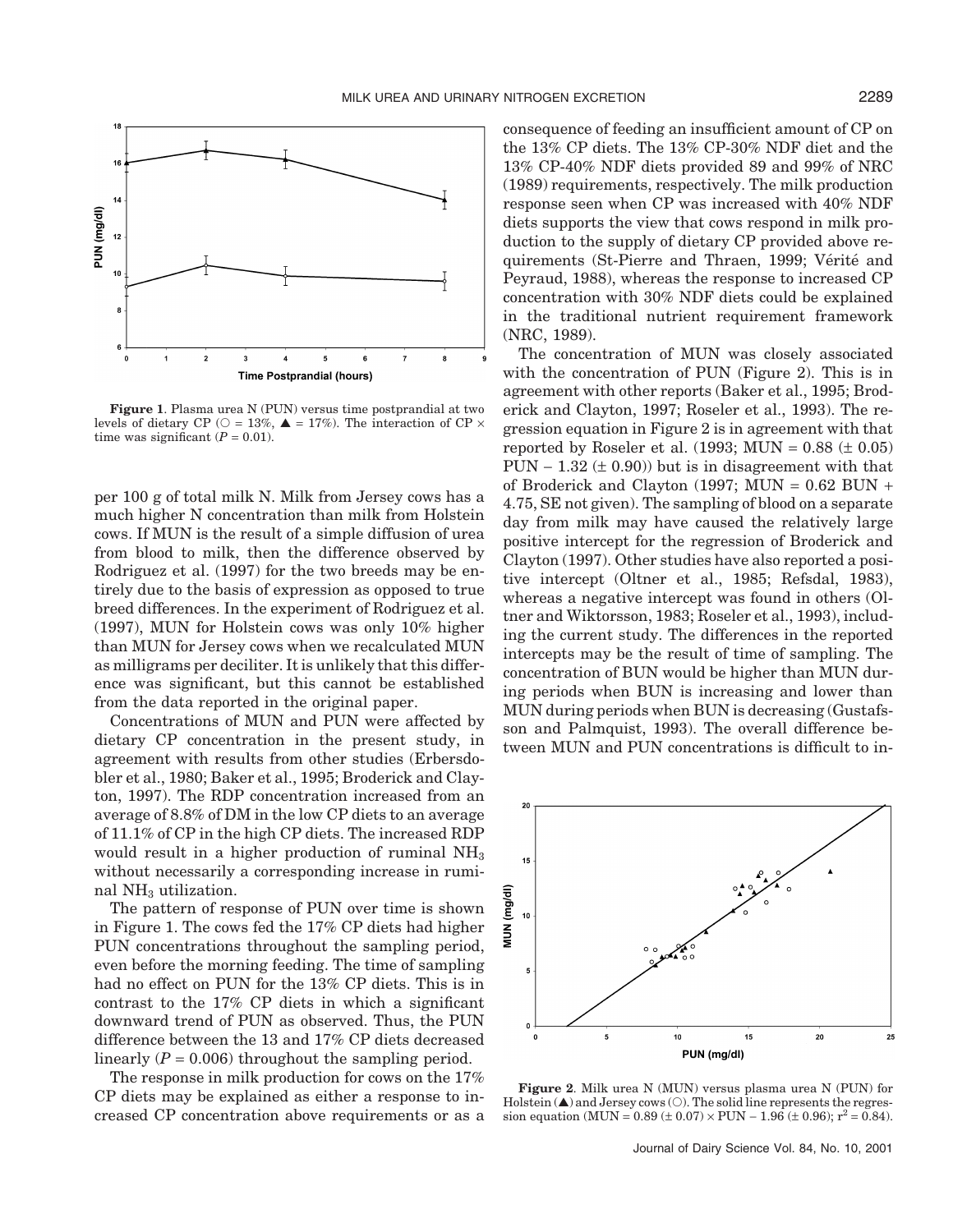terpret. Urea diffuses passively from blood to milk (Gustafsson and Palmquist, 1993). On the 13% CP diets, cows showed little variation in PUN across time (9.79 ± 0.34 mg/dl). The PUN exceeded the mean MUN (6.46  $\pm$  0.23 mg/dl) at all sampling time points. Under a diffusion process, this could only be achieved if the rate of diffusion of urea from blood to the mammary alveoli was considerably slower than the rate of water secretion into the alveoli by mammary epithelial cells. Urea is a larger molecule and diffuses about 20% more slowly than water (Guyton, 1982).

Milk urea N concentrations (Table 2) were considerably lower and in a more narrow range than anticipated before the experiment. We propose two reasons to why this occurred. First, the expected MUN values were based on the model set forth by Jonker et al. (1998). Under this model, a cow excretes 12.54 g of UN per unit of MUN. In the current study, considerably more UN were excreted per unit of MUN. Thus the MUN concentrations were lower. Second, it was hypothesized that dietary NDF concentration would affect MUN. This is because of reduced ruminal carbohydrate degradability (Herrera-Saldana et al., 1990). In the current trial, the carbohydrates in soyhulls were apparently sufficiently digested in the rumen to provide an adequate level of energy for microbial protein synthesis.

# **Intake and Digestibility**

The intake, excretion, and apparent digestion of DM were not affected by either CP or NDF concentrations in the diet (Table 3). However, as expected, the Holstein cows ate, excreted, and digested more DM than the Jersey cows. The level of NDF in the diet did not affect DMI in the present study. Apparently the additional NDF from soyhulls did not cause the diets to exceed the physical fill capacity of the digestive tract. The DM apparently digested tended to be higher  $(P = 0.08)$  with the 17% CP diets, indicating that the extra CP supplied was highly digestible and/or that the additional CP intake improved the digestibility of other dietary components. Dry matter and OM digestibilities have been reported to increase as dietary CP concentration increases (Van Soest, 1994). The apparent DM digestibility was the same for both breeds, which was expected (Ferrell, 1993). Breed significantly affected the intake and excretion of NDF. This would be expected because of the difference in DMI between the breeds. However, NDF digestibility was the same for both breeds. The apparent NDF digestibility was affected by the NDF concentration in the diet; cows fed the higher NDF diets had a digestibility that was 10.8 percentage units higher. The NDF levels of the high NDF diets were raised with soyhulls, which contain an average of 67%

| NDF<br>n 88<br>2008<br>2008 2009<br>ಕಿ<br>SEM <sup>3</sup><br>$1.52$<br>$1.52$<br>$1.53$<br>$1.53$<br>$1.53$<br>$1.53$<br>$1.53$<br>$1.53$<br>Jersey<br><b>Breed</b><br>Holstein<br>${\bf SEM}^2$<br>04151 8881<br>0001 88921<br>$40\%$ NDF<br>$21.2$<br>$7.41$<br>$65.1$<br>$65.76$<br>$4.427$<br>$4.49$<br>17% CP<br>30% NDF<br>20.8<br>7.16<br>5.8<br>6.75<br>4.163<br>39.0<br>40% NDF<br>20.5<br>7.33<br>13.7<br>63.7<br>$8.35$<br>$6.35$<br>$4.45$<br>$4.9$<br>13% CP<br>$30\%$ NDF<br>7.28<br>4.24<br>2.38<br>6.61<br>12.8<br>63.9<br>36.0<br>NDF Apparently digested, kg/d<br>Apparent NDF digestibility, %<br>OM Apparently digested, kg/d<br>Apparent DM digestibility, %<br>NDF Intake, kg/d<br>Fecal NDF, kg/d<br>Fecal DM, kg/d<br>MI, kg/d |  | Treatment |  |  |  |                        |                                                         |
|---------------------------------------------------------------------------------------------------------------------------------------------------------------------------------------------------------------------------------------------------------------------------------------------------------------------------------------------------------------------------------------------------------------------------------------------------------------------------------------------------------------------------------------------------------------------------------------------------------------------------------------------------------------------------------------------------------------------------------------------------------|--|-----------|--|--|--|------------------------|---------------------------------------------------------|
|                                                                                                                                                                                                                                                                                                                                                                                                                                                                                                                                                                                                                                                                                                                                                         |  |           |  |  |  | $P$ value <sup>1</sup> |                                                         |
|                                                                                                                                                                                                                                                                                                                                                                                                                                                                                                                                                                                                                                                                                                                                                         |  |           |  |  |  |                        | Breed                                                   |
|                                                                                                                                                                                                                                                                                                                                                                                                                                                                                                                                                                                                                                                                                                                                                         |  |           |  |  |  |                        |                                                         |
|                                                                                                                                                                                                                                                                                                                                                                                                                                                                                                                                                                                                                                                                                                                                                         |  |           |  |  |  |                        |                                                         |
|                                                                                                                                                                                                                                                                                                                                                                                                                                                                                                                                                                                                                                                                                                                                                         |  |           |  |  |  |                        |                                                         |
|                                                                                                                                                                                                                                                                                                                                                                                                                                                                                                                                                                                                                                                                                                                                                         |  |           |  |  |  |                        | 005<br>0015<br>0008<br>00017<br>00003<br>00002<br>20002 |
|                                                                                                                                                                                                                                                                                                                                                                                                                                                                                                                                                                                                                                                                                                                                                         |  |           |  |  |  |                        |                                                         |
|                                                                                                                                                                                                                                                                                                                                                                                                                                                                                                                                                                                                                                                                                                                                                         |  |           |  |  |  |                        |                                                         |
|                                                                                                                                                                                                                                                                                                                                                                                                                                                                                                                                                                                                                                                                                                                                                         |  |           |  |  |  |                        |                                                         |
|                                                                                                                                                                                                                                                                                                                                                                                                                                                                                                                                                                                                                                                                                                                                                         |  |           |  |  |  |                        |                                                         |

The reported SEM is for Holstein cows. The SEM for Jersey cows was slightly higher because one Jersey was removed from the experiment in period 4. 3The reported SEM is for Holstein cows. The SEM for Jersey cows was slightly higher because one Jersey was removed from the experiment in period 4. <sup>2</sup>The standard errors for the 17% CP and 30% CP diet were slightly higher because one cow on this diet was removed from the experiment in period 4. experiment in beriod ЦП ЦИЛИТ **TETTIOA** w as dm uщ one cow on *P* = 0.007). No other interactions were significant. $= 0.007$ ). No other interactions were significant. because diet were slightly higher È and  $50\%$ interaction significant  $(P)$ 4Breed × NDF interaction significant ( È The standard errors for the 17%  ${}^4\textrm{Breed} \times \textrm{NDF}$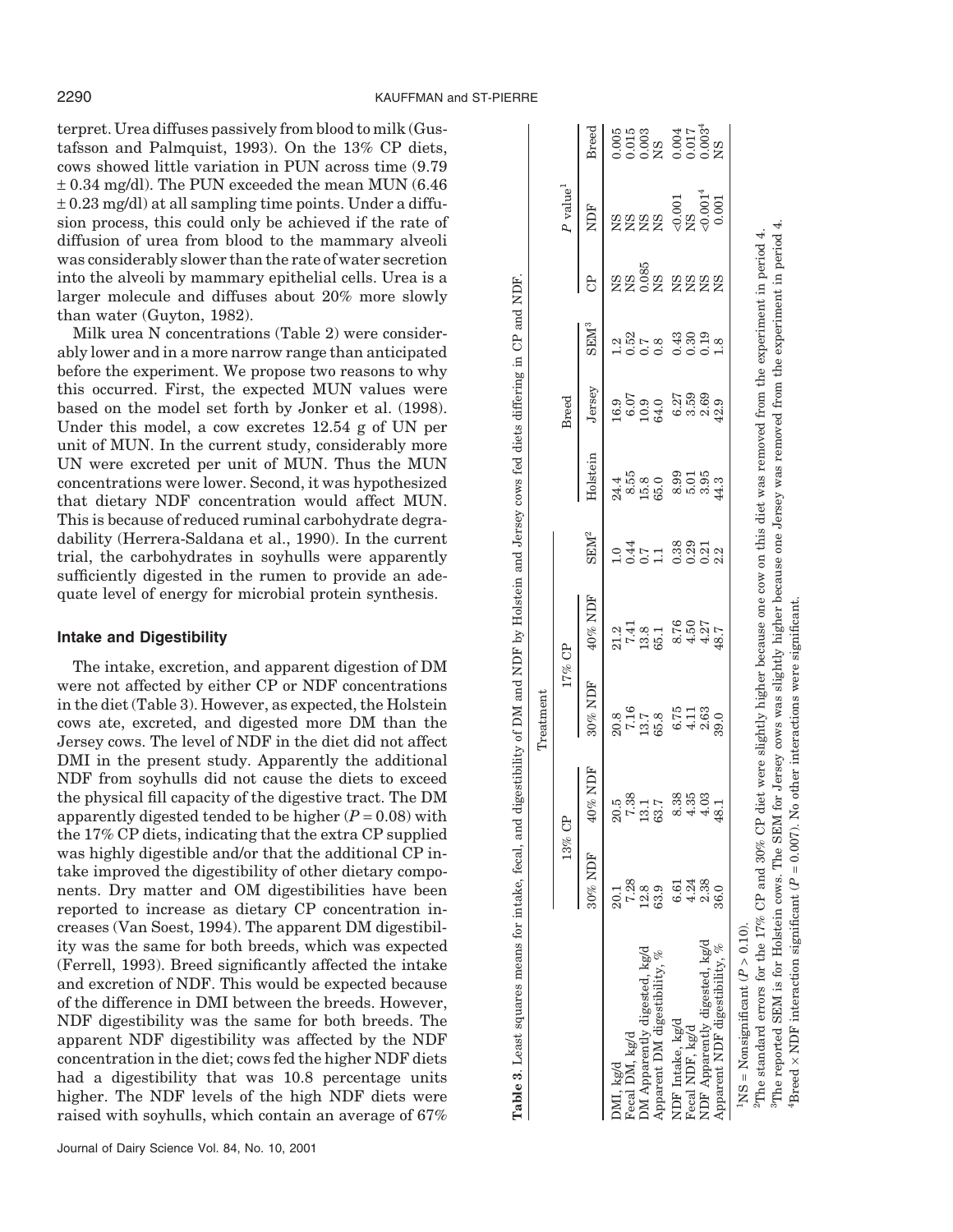NDF (NRC, 1989). The extent of ruminal digestion of NDF in soyhulls is still debated. Van Soest and Fox (1992) argued that because of a high rate of passage at high intakes, there should be a severe depression in digestibility. At a feeding level of three times maintenance, the total tract digestibility of soyhulls would be only 56% (Van Soest and Fox, 1992). However, total tract NDF digestibility was found to increase from 54.5  $(SE = 3.4)$  to 63.0%  $(SE = 3.4)$  when soyhulls increased from 0 to 50% of the concentrate (Nakamura and Owen, 1989). This response is similar to the increase in total tract NDF digestibility (37.5% at 30% NDF; 48.4% at 40% NDF) seen in the current trial when soyhulls were increased from 9.8 to 43.6% of the concentrate (4.9 to 21.8% of dietary DM). These NDF digestibilities are also in agreement with the results obtained by Cunningham et al. (1993).

#### **Nitrogen Balance**

Results of the N balance data are reported in Table 4. Breed had a significant effect on N intake because the Holstein cows had a higher DMI than did the Jersey cows. The amount of N apparently absorbed and apparent N digestibility were significantly higher for the 17% CP diets. The increase in apparent N digestibility can be the result of two things: 1) supplemental N with a higher true digestibility than true digestibility of N in the 13% CP diets, or 2) a dilution of metabolic fecal N (**MFN**). In Figure 3, the linear relationships between N absorbed and NI (also known as a Lucas test; Van Soest, 1994) are given for each breed. The intercepts for the two breeds represent an estimate of MFN losses and were  $-117$  ( $\pm 25$ ) g/d for the Holstein cows and  $-93$  $(\pm 19)$  g/d for the Jersey cows, or 4.8 to 5.5 g/kg of DMI. The two intercepts are not statistically different  $(P =$ 0.15) and were similar to the intercept (−97.0) reported by Jonker et al. (1998) for Holstein cows. The slopes were the same for the two breeds  $(0.83 \pm 0.037)$ . They represent an estimate of the true digestibility of the average protein in the diet. This slope is in agreement with the slope  $(0.83 \pm 0.02)$  reported by Jonker et al. (1998). Therefore, the increased apparent digestibility of the 17% CP diets appears to be a result of a dilution of MFN.

As the CP level in the diet increased, the efficiency of converting absorbed N to milk N decreased substantially (Table 4), dropping from 60.3 and 52.3% in the 13% CP diets to 42.5 and 42.7% in the 17% CP diets. Consequently, the amount of urine N increased because most of the additional absorbed N was not used for additional milk N production.

Across NDF levels, the N intake on the 17% CP diets was 122 g/d higher than on the 13% CP diets (Table 4). Likewise, the absorbed N on the 17% CP diets was 106 g/d higher than on the 13% CP diets. Therefore, the additional protein had a calculated digestibility of 86.1% (105/122) across NDF concentration and breed. Furthermore, of this additional 105 g/d of absorbed protein, only 10 g/d were partitioned into additional milk  $N$ (milk protein  $\div$  6.38, Table 4). From this, the marginal efficiency with which the absorbed N was incorporated into milk N was calculated as 9.5% (10/105).

## **Relationship Between MUN and UN Excretion**

The relationship between UN excretion and MUN is presented in Figure 4. The regression lines are those obtained form [7]. The difference in the slopes between the two breeds was significant  $(P < 0.001)$ . The intercept was not different between the two breeds  $(P = 0.59)$  and also was not different from zero  $(P = 0.72)$ , which is similar to the results of Jonker et al. (1998).

The regression equation for Holstein cows is:

UN 
$$
(g/d) = 17.6 \ (\pm 0.56)
$$
 MUN  $(mg/dl)$  [11]

and the equation for Jersey cows is:

UN 
$$
(g/d) = 11.8 \pm 0.62
$$
 MUN  $(mg/dl)$ . [12]

The combined model has an  $\mathbb{R}^2 = 0.98$  and a residual mean square (estimate of  $\sigma_{\rm e}^2$ ), = 81.5. The regression coefficient for the Holstein cows was 40% higher than in the equation proposed by Jonker et al. (1998; UN (g/  $d = 12.54$  MUN (mg/dl)). Two-thirds of the data used to generate the latter equation were from studies that used infrared spectroscopy to measure MUN (R.A. Kohn, personal communication), which has been shown to be biased upward (overpredict true MUN; Wilson et al., 1998).

Estimation of the parameters of model [8] showed that the breed effect on the UN-MUN relationship lost its significance  $(P = 0.63)$  when the model included BW as a continuous variable. Furthermore, the optimum exponent on the BW parameter [10] was found to be 0.96 and was not different from 1.0  $(P = 0.80)$ . These findings imply that the breed does not have to be considered in the UN-MUN relationship when a linear adjustment based on BW is done, eliminating the need for separate equations. The equation determined to predict UN excretion based on MUN and BW is the following:

UN 
$$
(g/d) = 0.0259 \text{ (+ } 0.0006) \text{ BW (kg)}
$$
  
× MUN (mg/dl). [13]  
 $(R^2 = 0.98; \text{ residual mean square} = 74.1).$ 

Without loss of generality, both sides of equation [13] can be divided by BW, thus canceling out the BW term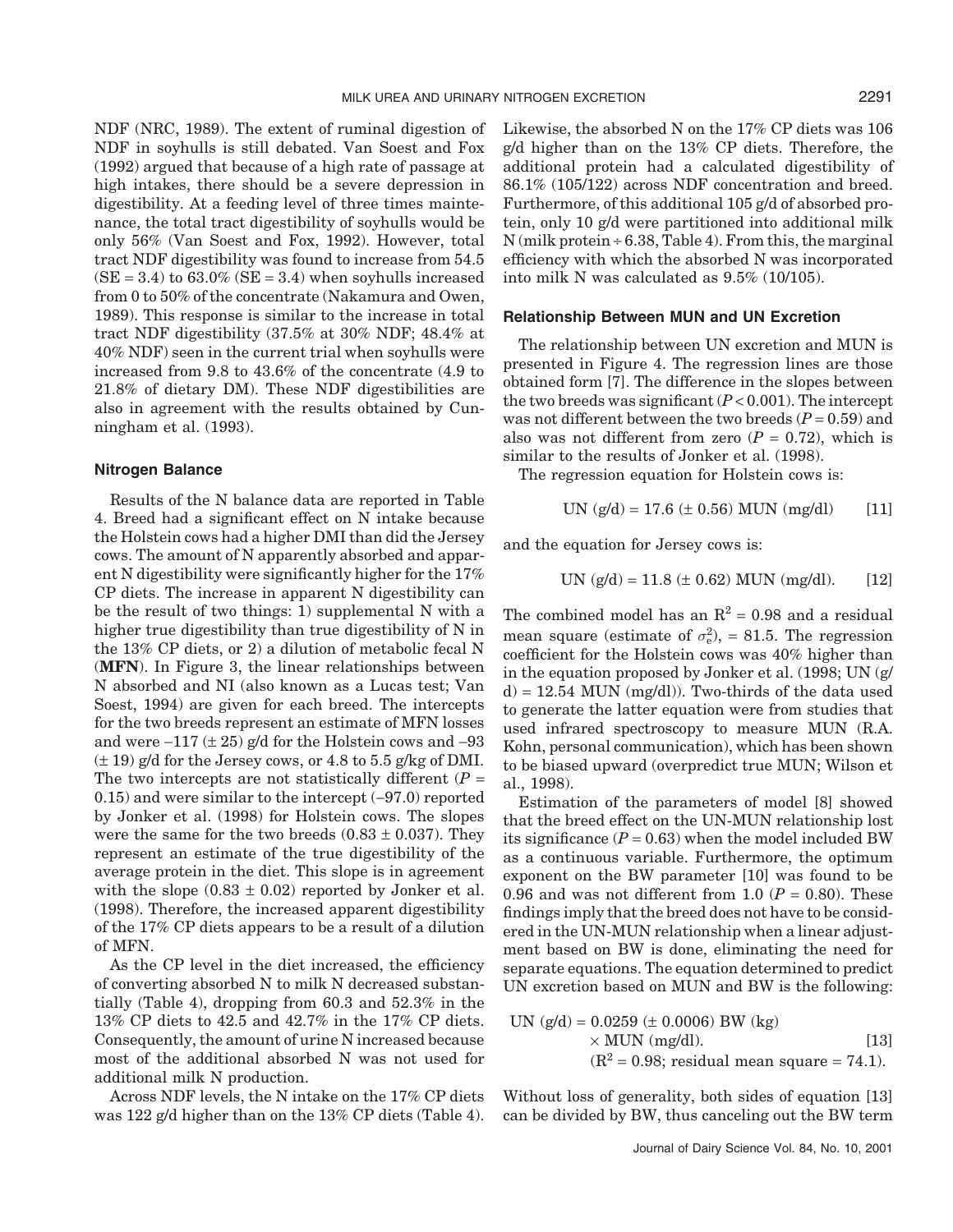|                                                                                                                                                                                        |                        | Treatment            |                    |                                |                                 |                                               |                           |                            |                                                                                                           |                                                                  |                             |
|----------------------------------------------------------------------------------------------------------------------------------------------------------------------------------------|------------------------|----------------------|--------------------|--------------------------------|---------------------------------|-----------------------------------------------|---------------------------|----------------------------|-----------------------------------------------------------------------------------------------------------|------------------------------------------------------------------|-----------------------------|
|                                                                                                                                                                                        |                        | 13% CP               |                    | 17% CP                         |                                 | <b>Breed</b>                                  |                           |                            |                                                                                                           | $P$ value <sup>1</sup>                                           |                             |
|                                                                                                                                                                                        | 30% NDF                | NDF<br>40%           | 30% NDF            | 40% NDF                        | ${\rm SEM}^2$                   | Holstein                                      | Jersey                    | <b>SEM3</b>                | $\overline{5}$                                                                                            | NDF                                                              | Breed                       |
| N Intake, g/d                                                                                                                                                                          | 429                    | 460                  |                    |                                |                                 |                                               |                           |                            |                                                                                                           |                                                                  |                             |
| Fecal N, g/d                                                                                                                                                                           | 178                    | 184                  |                    |                                |                                 |                                               |                           |                            |                                                                                                           |                                                                  |                             |
| N Apparently absorbed, g/d                                                                                                                                                             | 251                    | 276<br>101           |                    |                                | 5280099                         |                                               | <b>HEGES</b> <sup>7</sup> | 528692                     |                                                                                                           |                                                                  |                             |
| Urine N, g/d<br>Milk N <sup>5</sup> , g/d                                                                                                                                              | 93                     |                      |                    |                                |                                 |                                               |                           |                            |                                                                                                           |                                                                  |                             |
|                                                                                                                                                                                        | 151                    | 143                  |                    |                                |                                 |                                               |                           |                            |                                                                                                           |                                                                  |                             |
| Apparent N Retention <sup>6</sup> , g/d                                                                                                                                                |                        | 32                   | 5284998            | 5953553                        |                                 | <b>8888558</b><br>888558                      |                           |                            | $\begin{array}{l} 0.001\\ 0.028\\ 0.001\\ 0.001\\ 0.033\\ \textrm{C} \\ 0.033\\ \textrm{K} \end{array}$   | common common<br>Common common<br>Common common<br>Common common |                             |
| N, % of intake                                                                                                                                                                         |                        |                      |                    |                                |                                 |                                               |                           |                            |                                                                                                           |                                                                  |                             |
| Feces                                                                                                                                                                                  | 41.5                   | 40.3                 |                    |                                |                                 |                                               |                           |                            |                                                                                                           |                                                                  |                             |
| Urine                                                                                                                                                                                  |                        |                      |                    |                                |                                 |                                               |                           |                            |                                                                                                           |                                                                  |                             |
| Absorbed (Digestibility)                                                                                                                                                               |                        |                      |                    |                                |                                 |                                               |                           |                            |                                                                                                           |                                                                  |                             |
| Milk                                                                                                                                                                                   | 22.6<br>28.62<br>35.93 | 460.<br>2000<br>2000 |                    |                                |                                 |                                               |                           |                            |                                                                                                           |                                                                  |                             |
| Retained                                                                                                                                                                               |                        | 6.4                  |                    |                                | 4 : 4 : 5 0 2<br>4 : 4 1 1 2 2  |                                               |                           | 131333                     |                                                                                                           |                                                                  |                             |
| $\ensuremath{\mathrm{Product}}\xspace^7$                                                                                                                                               | 36.2                   | 37.3                 | 6762357<br>5558575 | 533474335489548954             |                                 | 4 1 1 6 1 4 5<br>8 5 1 6 9 6 9<br>8 8 9 8 9 8 |                           |                            | $\frac{0.001}{0.001}$<br>$\frac{0.001}{0.001}$<br>$\frac{0.001}{0.028}$                                   |                                                                  |                             |
| N, % of absorbed                                                                                                                                                                       |                        |                      |                    |                                |                                 |                                               |                           |                            |                                                                                                           |                                                                  |                             |
| Urine                                                                                                                                                                                  | 37.1                   | 36.6                 |                    | $1.300$<br>$49.000$<br>$49.00$ |                                 | $47.0$<br>$47.9$<br>$56.4$                    | $47088$<br>$40988$        |                            | $\begin{array}{c} 0.001 \\ 0.001 \\ \nabla \mathbf{S} \\ 0.001 \\ \nabla \mathbf{S} \\ 0.001 \end{array}$ | gegg                                                             | <b>889<br/>2898</b><br>2898 |
| Milk                                                                                                                                                                                   | 60.3                   | $52.3$<br>11.1       |                    |                                |                                 |                                               |                           |                            |                                                                                                           |                                                                  |                             |
| Retained                                                                                                                                                                               | 2.6                    |                      | 50573<br>504694    |                                | 0 0 1 1<br>0 0 1 4 0<br>0 0 4 0 |                                               |                           | 21 81 91 91<br>21 91 91 91 |                                                                                                           |                                                                  |                             |
| Productive <sup>7</sup>                                                                                                                                                                | 62.9                   | 63.4                 |                    |                                |                                 |                                               |                           |                            |                                                                                                           |                                                                  |                             |
| where the properties of the 1700 NOD NO 2000 NOD No. The Holder High School and also also may be a from the second in order to $\Lambda$<br>$^{1}NS = N$ onsignificant ( $P > 0.10$ ). |                        |                      |                    |                                |                                 |                                               |                           |                            |                                                                                                           |                                                                  |                             |

Table 4. Least squares means for N utilization by Holstein and Jersey cows fed diets differing in CP and NDF.

<sup>2</sup>The standard errors for the 17% CP and 30% NDF diet were slightly higher because one cow was removed from the experiment in period 4.

"The standard errors for the 17% CP and 30% NDF diet were slightly higher because one cow was removed from the experiment in period 4.<br><sup>3</sup>The reported SEM is for Holstein cows. The SEM for Jersey cows was slightly higher <sup>3</sup>The reported SEM is for Holstein cows. The SEM for Jersey cows was slightly higher because one cow was removed from the experiment in period 4.  $\frac{1}{2}$  Ereed  $\times$  CP interaction was significant ( $P < 0.001$ ).  $P < 0.001$ ). 4Breed × CP interaction was significant (

5Calculated as CP/6.38.

 $^{5}$  Calculated as CPf6.38. <br>  $^{6}$  Calculated by difference (Retention = N intake – fecal N – urine N – milk N). <br>  $^{7}$  Productive N = milk N + retained N. 6Calculated by difference (Retention = N intake − fecal N − urine N − milk N). 7Productive N = milk N + retained N.

# 2292 KAUFFMAN and ST-PIERRE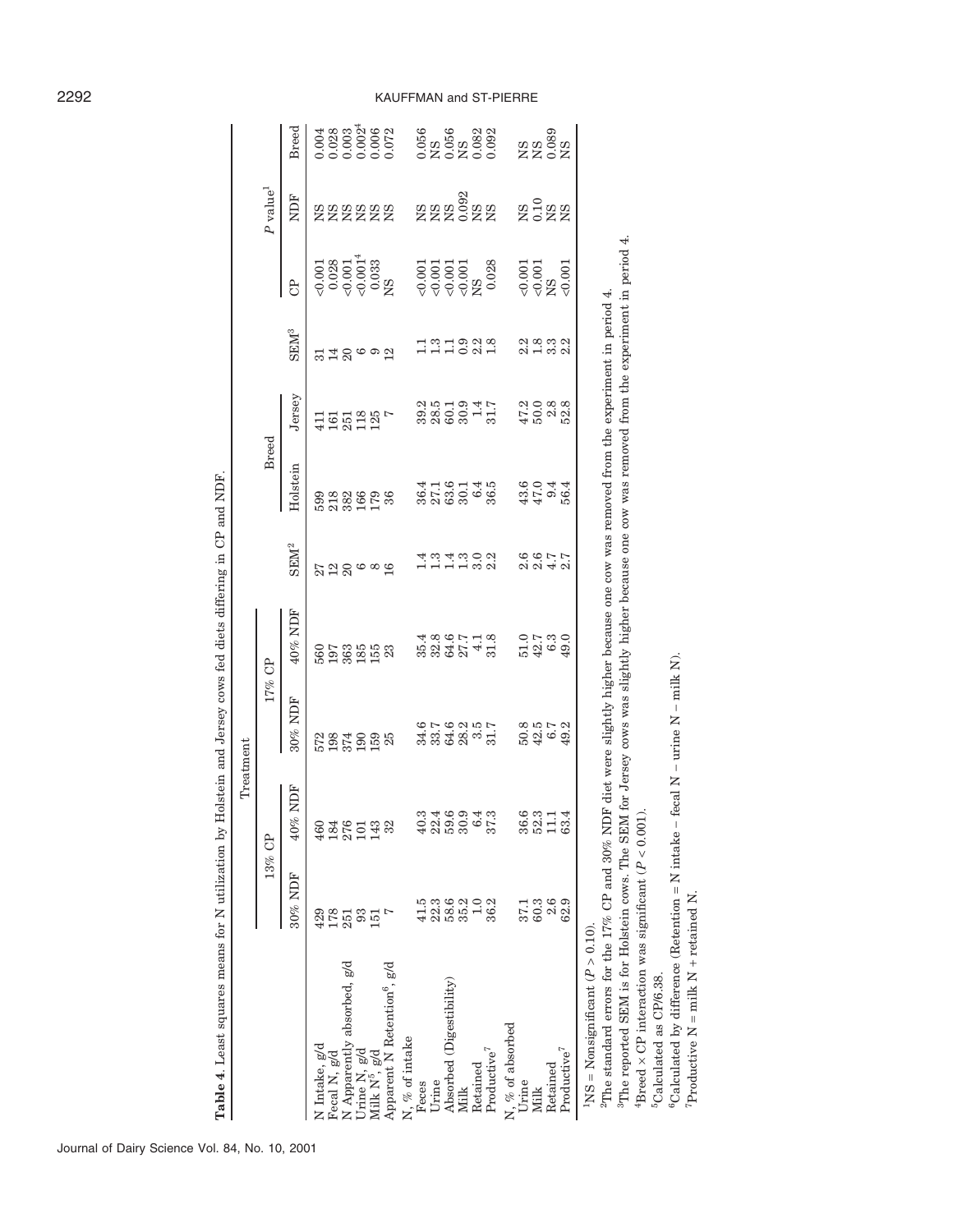

**Figure 3**. Nitrogen absorbed (NA) versus N intake (NI) for Holstein  $(\triangle)$  and Jersey  $\circlearrowright)$  cows. The solid line represents the regression equation for Holstein cows (NA =  $0.83 \ (\pm 0.04) \text{ N}$  –  $117 \ (\pm 25)$ ). The dashed line represents the regression equation for Jersey cows (NA  $= 0.83 \pm 0.04$  NI – 93  $(\pm 19)$ ).

on the right side of the equation. The left side of the equation becomes UN/BW and represents grams of UN excreted per kilogram of BW. This relationship is presented in Figure 5 and shows graphically the absence of a breed effect on the UN-MUN relationship when observations were corrected for BW.

Assuming that the kidney filters a constant fraction of MUN from blood per unit time, then

UN (mg/d) = V (dl/d) × kf(MG/MG) [14] × BUN (mg/dl),



**Figure 4**. Relationship of urinary N excretion (UN) to milk urea N (MUN) concentration for Holstein  $(\triangle)$  and Jersey  $(\bigcirc)$  cows. The solid line represents the regression equation for Holstein cows (UN  $= 17.6 \ (\pm 0.56)$  MUN); the dashed line represents the regression equation for Jersey cows (UN =  $11.8 \ (\pm 0.62)$  MUN)). Each solid, thin line connects observations common to a cow.

where V is the volume of blood flow through the kidney and  $k_f$  is the MUN fraction cleared. Under the additional assumption that urea diffuses rapidly from blood to milk (i.e., MUN is equal to BUN), [14] becomes:

UN (mg/d) = V (dl/d) × kf(mg/mg) [15] × MUN (mg/dl).

Equation [15] has the same form as [11] and [12] and provides a physiological interpretation to the parameter estimates in [11], [12], and [13]. Thus, [13] implies an estimated renal clearance rate of 2.59  $(\pm 0.06)$  L/kg of BW per day. Renal clearance rate is estimated at 1756 L/d and 1217 L/d for a 678- and 470-kg animal, respectively (the mean liveweight for Holstein and Jersey cows in this experiment). Jonker et al. (1998) estimated a renal clearance rate of 1254 L/d for cows averaging 598 kg. This equates to a renal clearance rate of 2.10 L/kg of BW per day, a value which is lower  $(P <$ 0.0001, calculated from a simple t test) than the estimate in the present study. A renal clearance study to estimate the glomerular filtration rate of urea over a wide range of BUN would resolve the discrepancies between these two estimates.

## **CONCLUSIONS**

Milk urea N was related linearly to UN excretion over the range of MUN concentrations of 5 to 14 mg/ dl, but this range of MUN was insufficient to adequately challenge the assumption of a linear relationship between UN and MUN.

The NDF concentration of the diet had no significant effect on any of the production variables measured and



**Figure 5**. Urinary N (UN) excretion per unit of BW as a function of milk urea N (MUN) for Holstein  $(\triangle)$  and Jersey ( $\circ$ ) cows. The solid line represents the regression equation UN/BW =  $0.0259$  ( $\pm$ 0.0006) MUN.